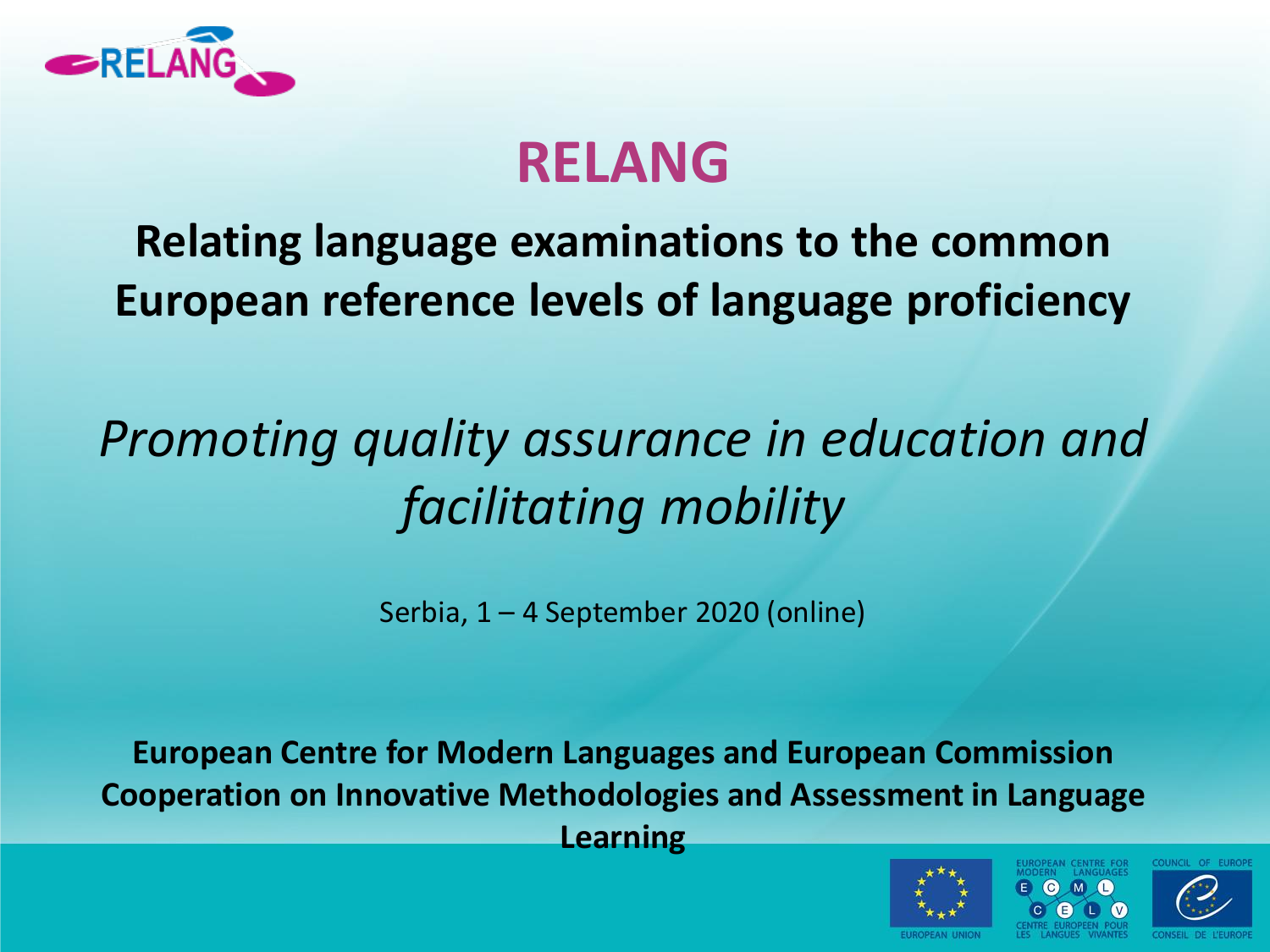

#### **RELANG Team Members**

- *Éveline Bérard:* (formerly) Université de Franche-Comté, Centre de linguistique appliquée, France
- *Jana Bérešová:* Trnava University, Slovak Republic
- *Rita Juknevičienė*: Vilnius University, Lithuania
- *José Noijons:* (formerly) Cito, Institute for Educational Measurement, The Netherlands (Coordinator)
- *Gábor Szabó*: University of Pécs, Hungary

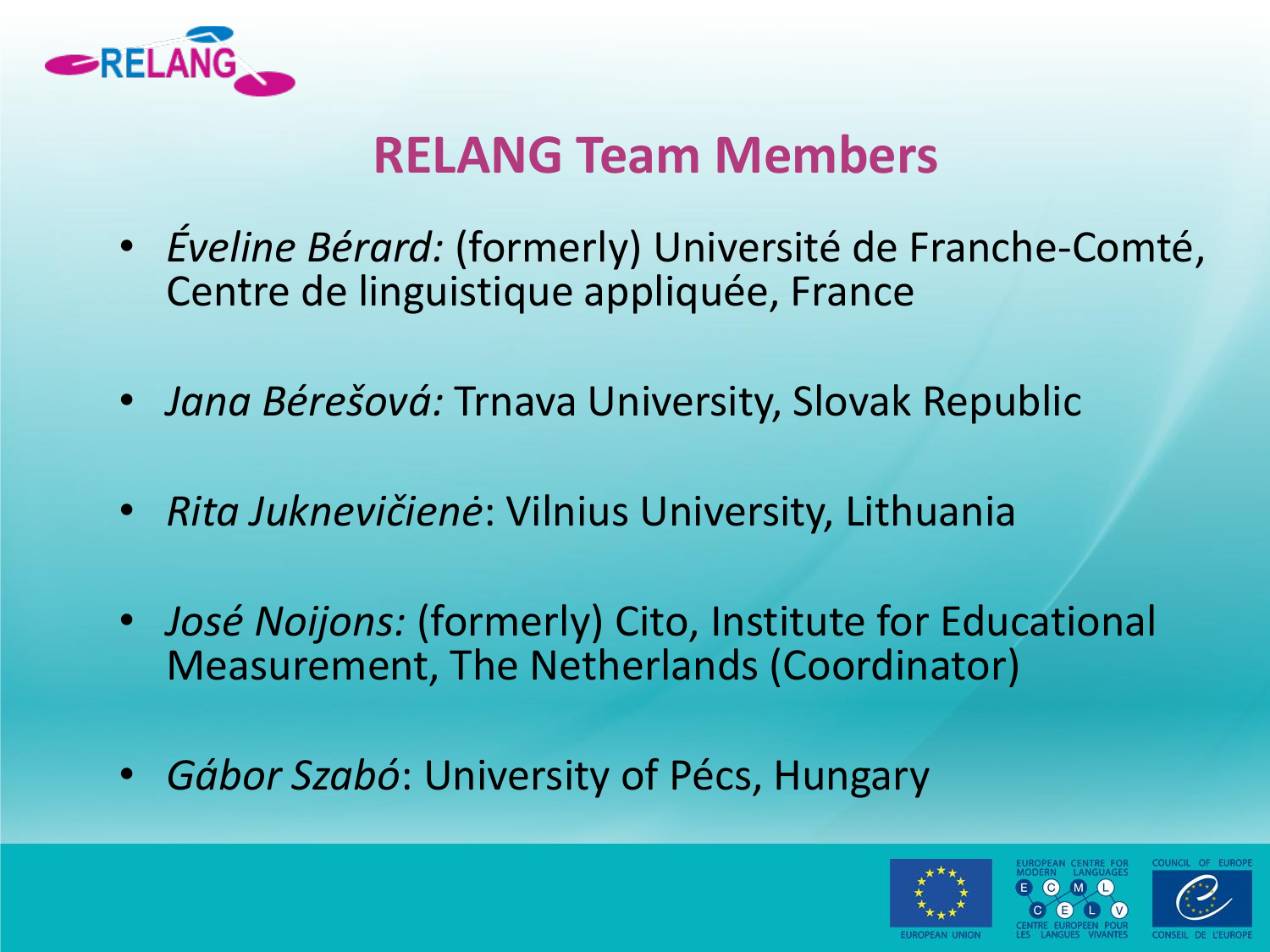

## **Basic Documentation**

Four Council of Europe / ECML publications on the construction and validation of language tests linked to the CEFR:

- Common European Framework of Reference for Languages: Learning, Teaching, Assessment (CEFR)
- Companion Volume to the CEFR
- The ALTE Manual for Language Test Development and Examining
- Relating Language Examinations to the Common European Framework of Reference for Languages: Learning, Teaching, Assessment (CEFR): Highlights



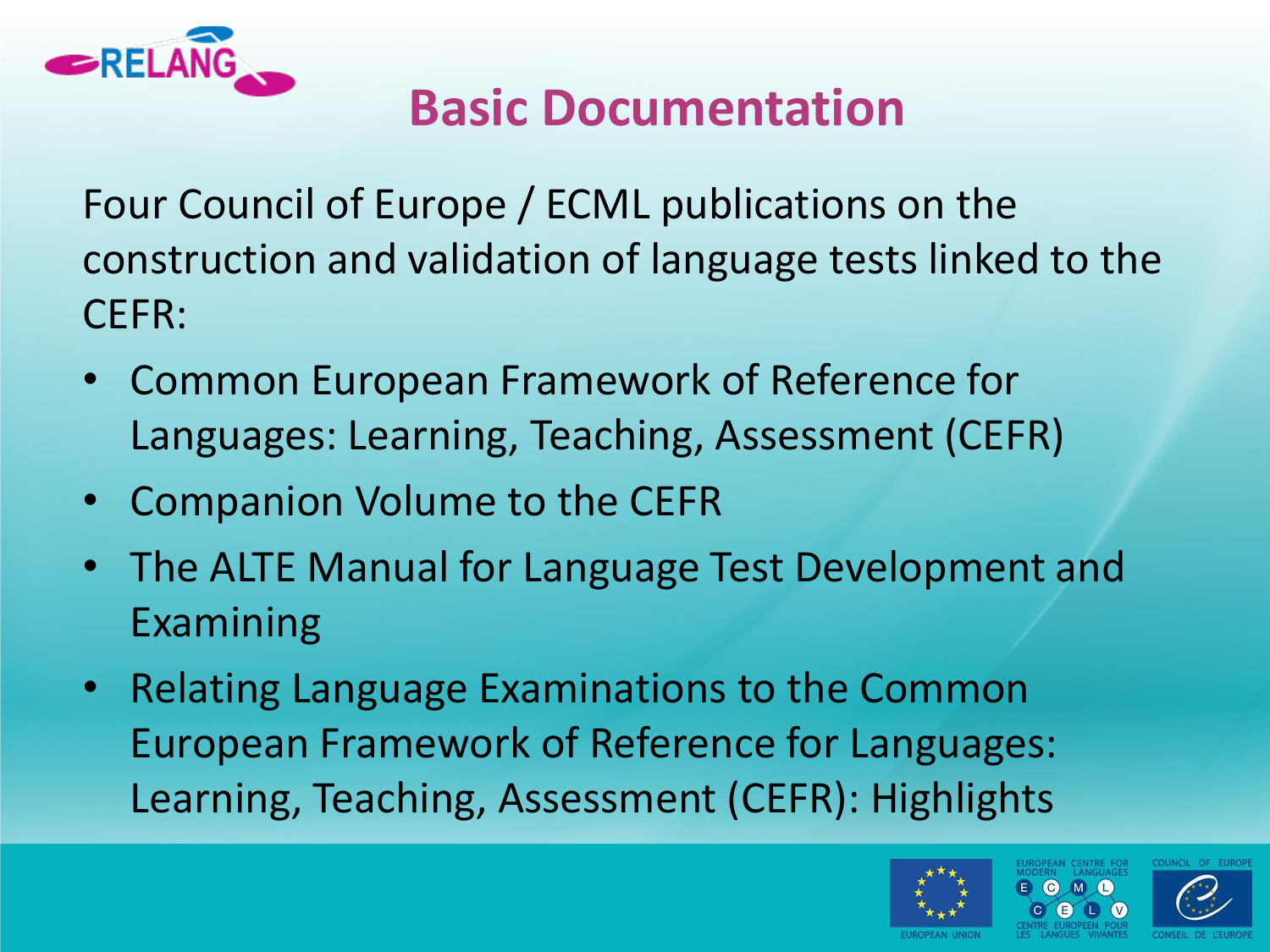

## **Linking Procedures in the Manual**

- Familiarisation with the CEFR
- Linking on the basis of specification of examination content
- Standardization and Benchmarking
- Standard setting
- Validation: checking that exam results relate to CEFR levels as intended



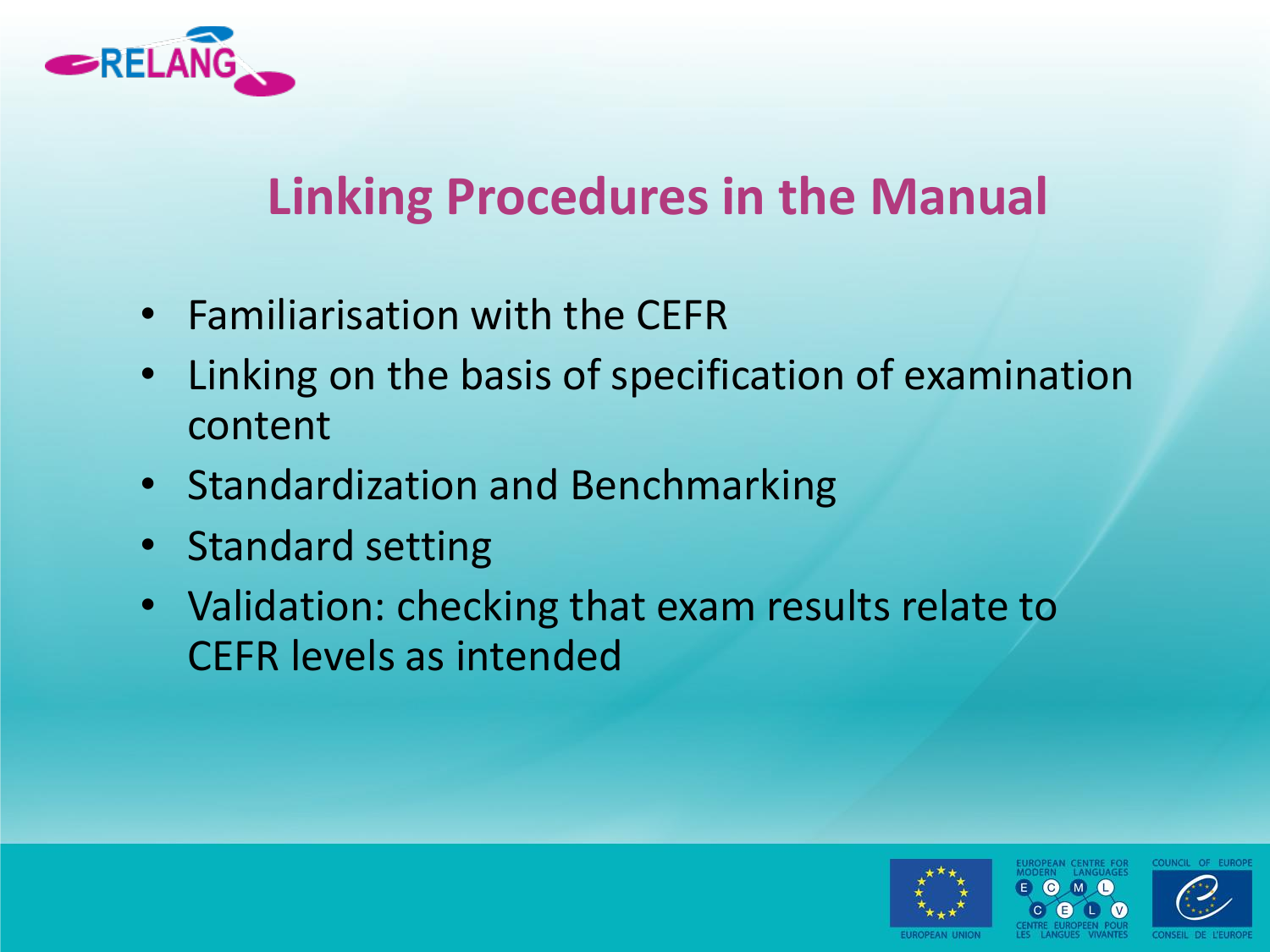

## **The CEFR Model of Language Use**

Action-oriented approach:

- Actions performed by persons individuals and social agents
- A range of competences
	- general
	- communicative language competences
- Various contexts under various conditions and constraints to engage in language activities
- Language processes to produce and/or receive texts in relation to themes in specific domains



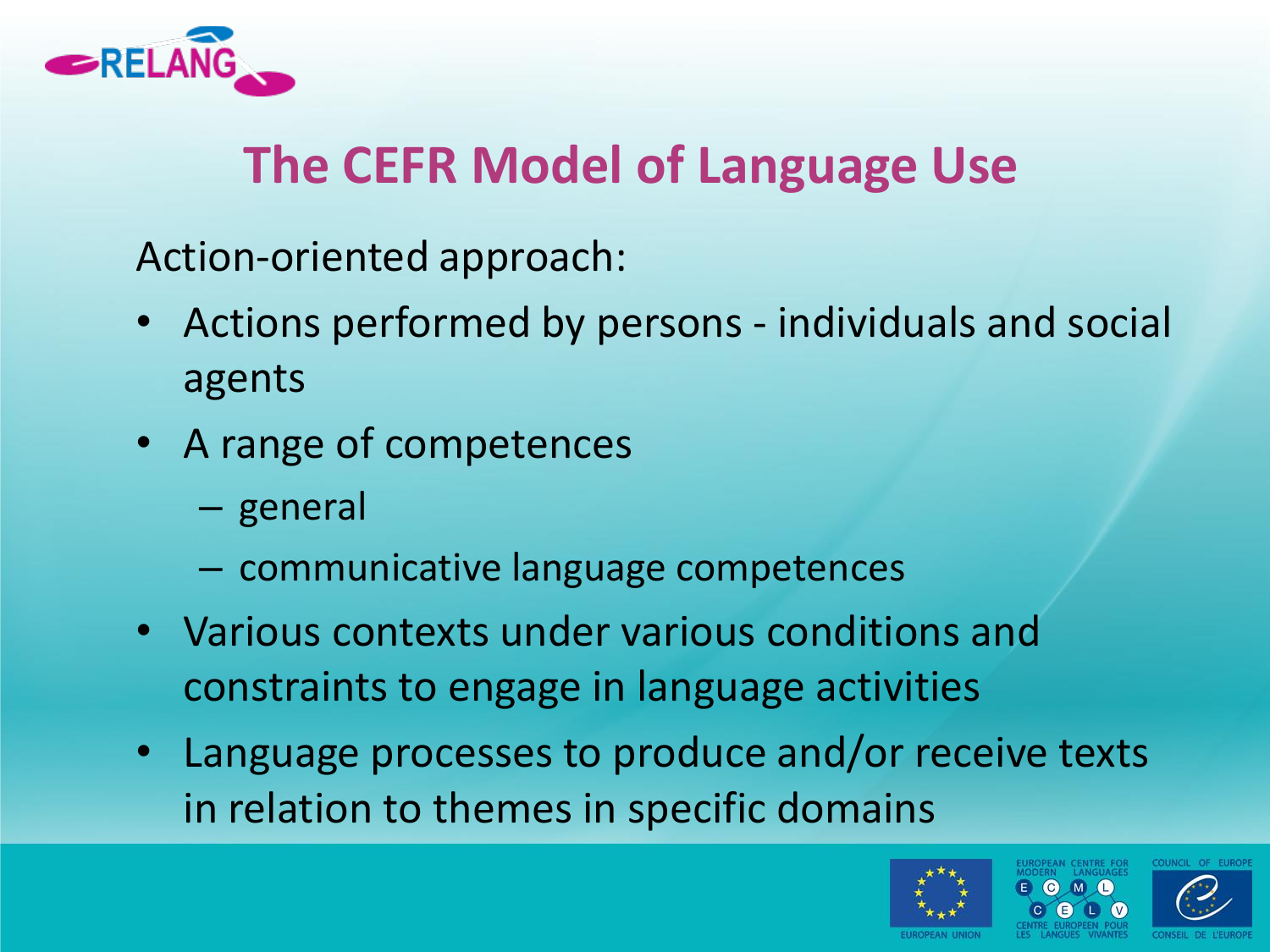

### **The user/learner's Competences**







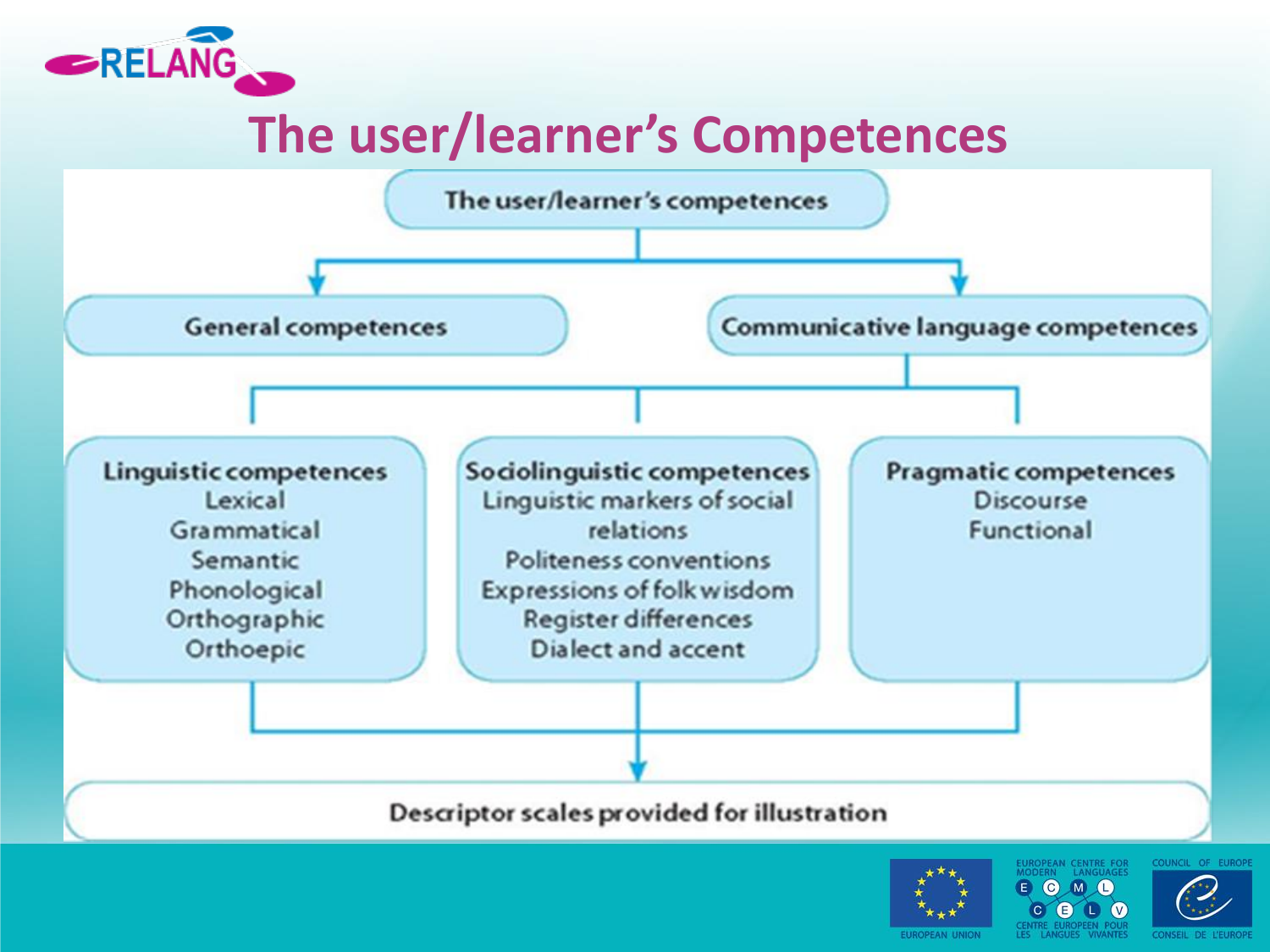

#### **Language use and the user/learner**



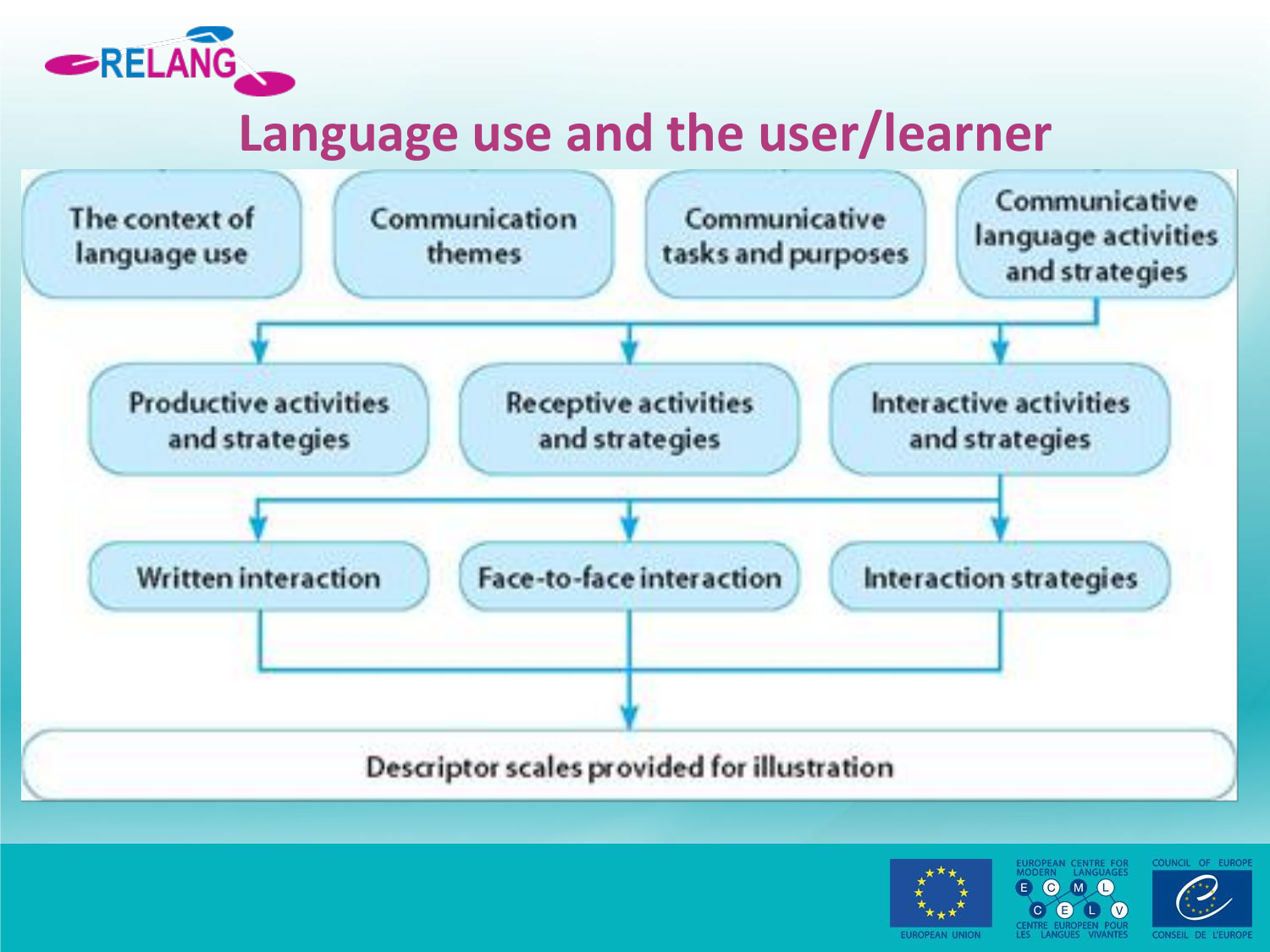

# **Companion Volume (CV)**

CV is an update of the CEFR illustrative descriptors by:

- highlighting CEFR areas for which no descriptor scales had yet been provided, especially mediation and plurilingual/pluricultural competence.
- Extended definition of 'plus levels' and a new 'Pre-A1' level.
- More elaborate description of listening and reading in existing scales, and for descriptors for activities such as online interaction, using telecommunications, expressing reactions to creative text and literature.
- enriching the description at A1, and at the C levels, particularly C2.

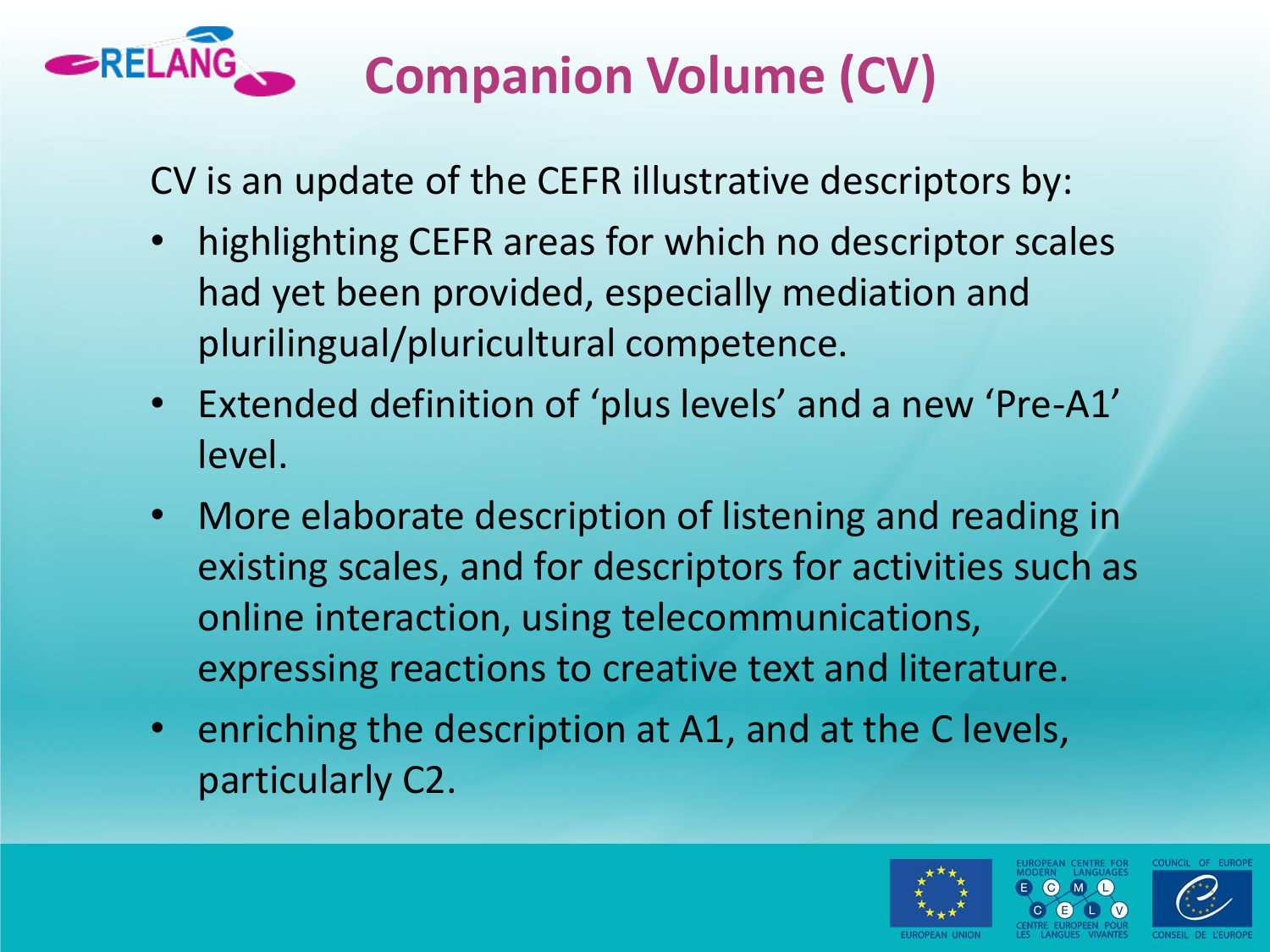

## **What is Validity?**

- A test is valid if it measures what we intend it to measure.
- Definition extended to the way tests are *used,* i.e. the interpretations of test scores



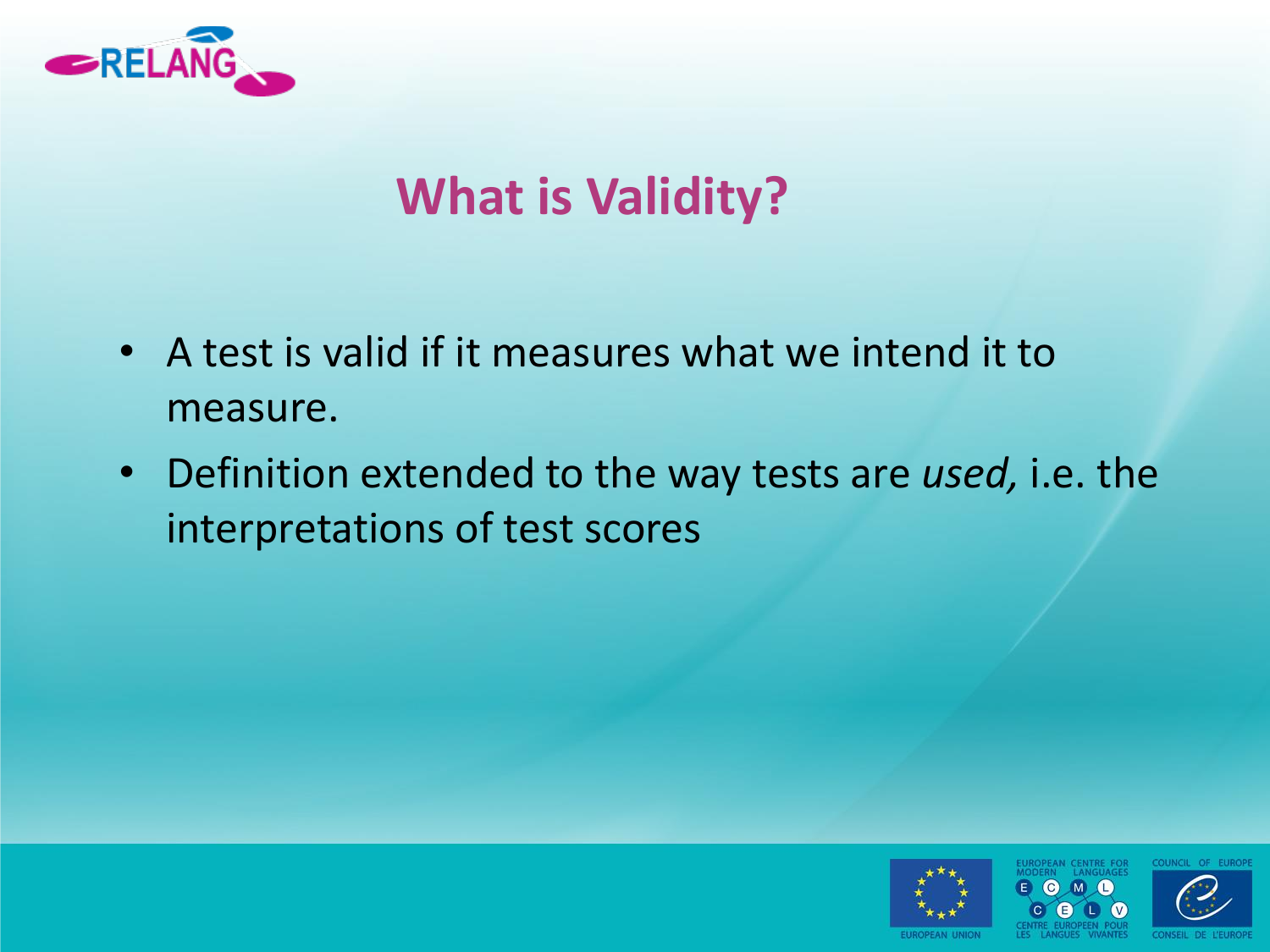

### **Validity and the CEFR**

- Demonstrating that a learner reported to be at B1 actually *is* at B1 according to the evidence
- Focus on *use:* validity evidence relates to language used for communicative purposes
- Focus on *competence:* validity evidence relates to cognitive skills, strategies and language knowledge



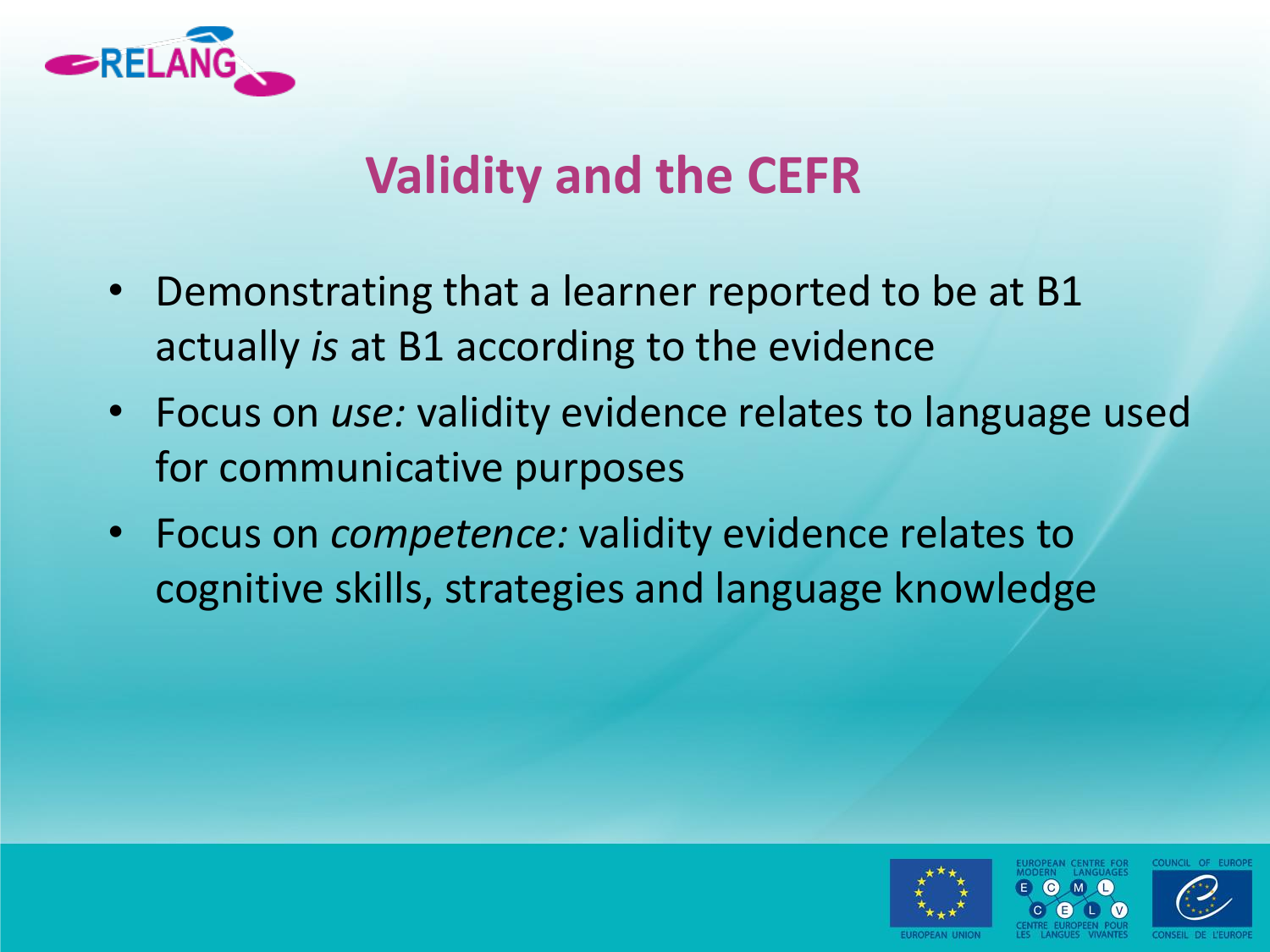

## **What is Reliability?**

- Reliability in testing means consistency
	- same or similar results on repeated use
- High reliability does not mean the test is valid





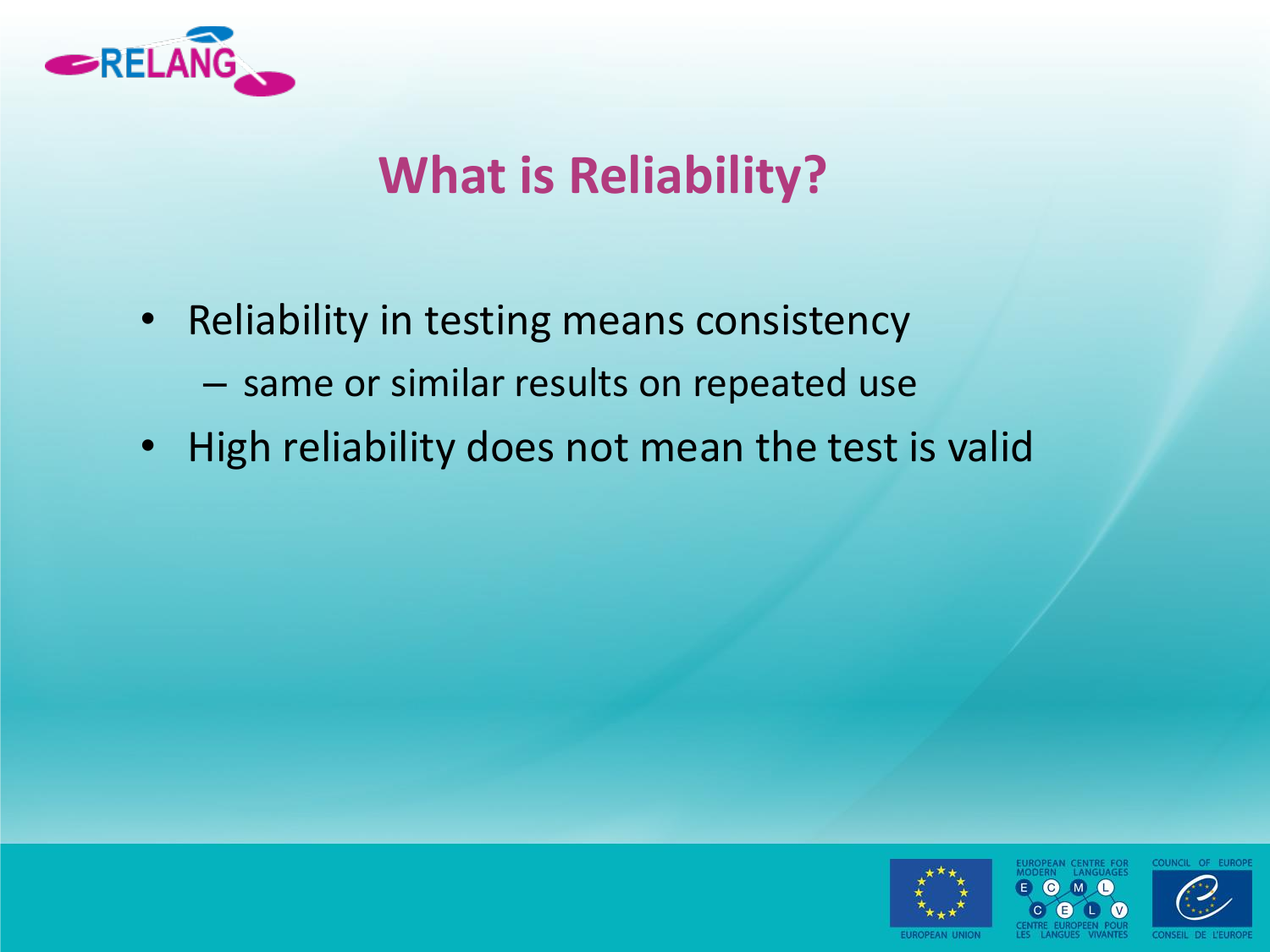

### **Reliability in Practice**

- Minimising likely sources of error
- Using statistics to estimate reliability of test scores
- No reliability target for the scores of all tests: estimates dependent on how much scores vary
- Reliability depends on task type and way of marking



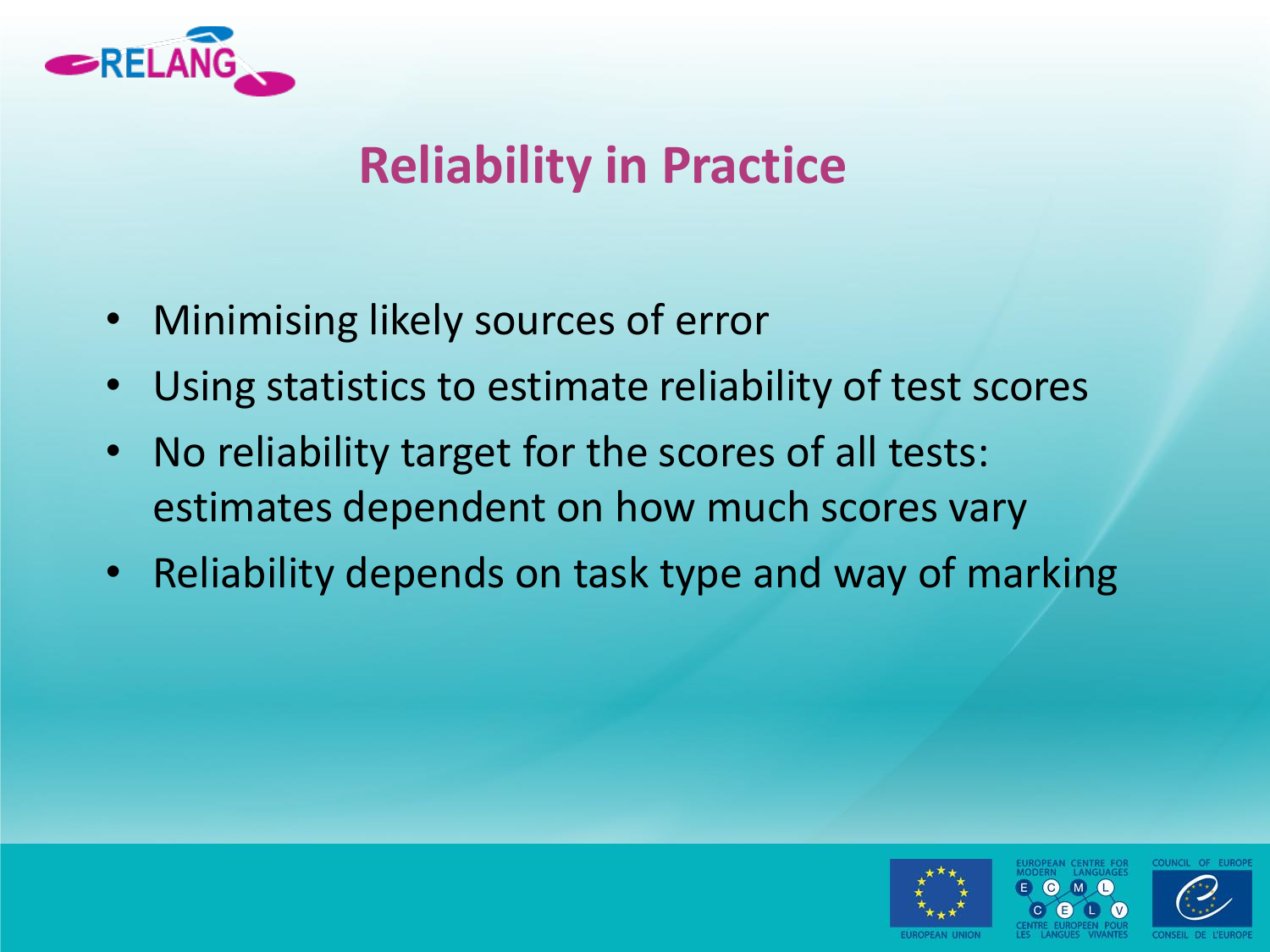

### **Fairness**

- Making the test as fair as possible
- Codes of Practice or Codes of Fairness to assist test providers
- Minimising bias when designing tests
	- list of topics to avoid